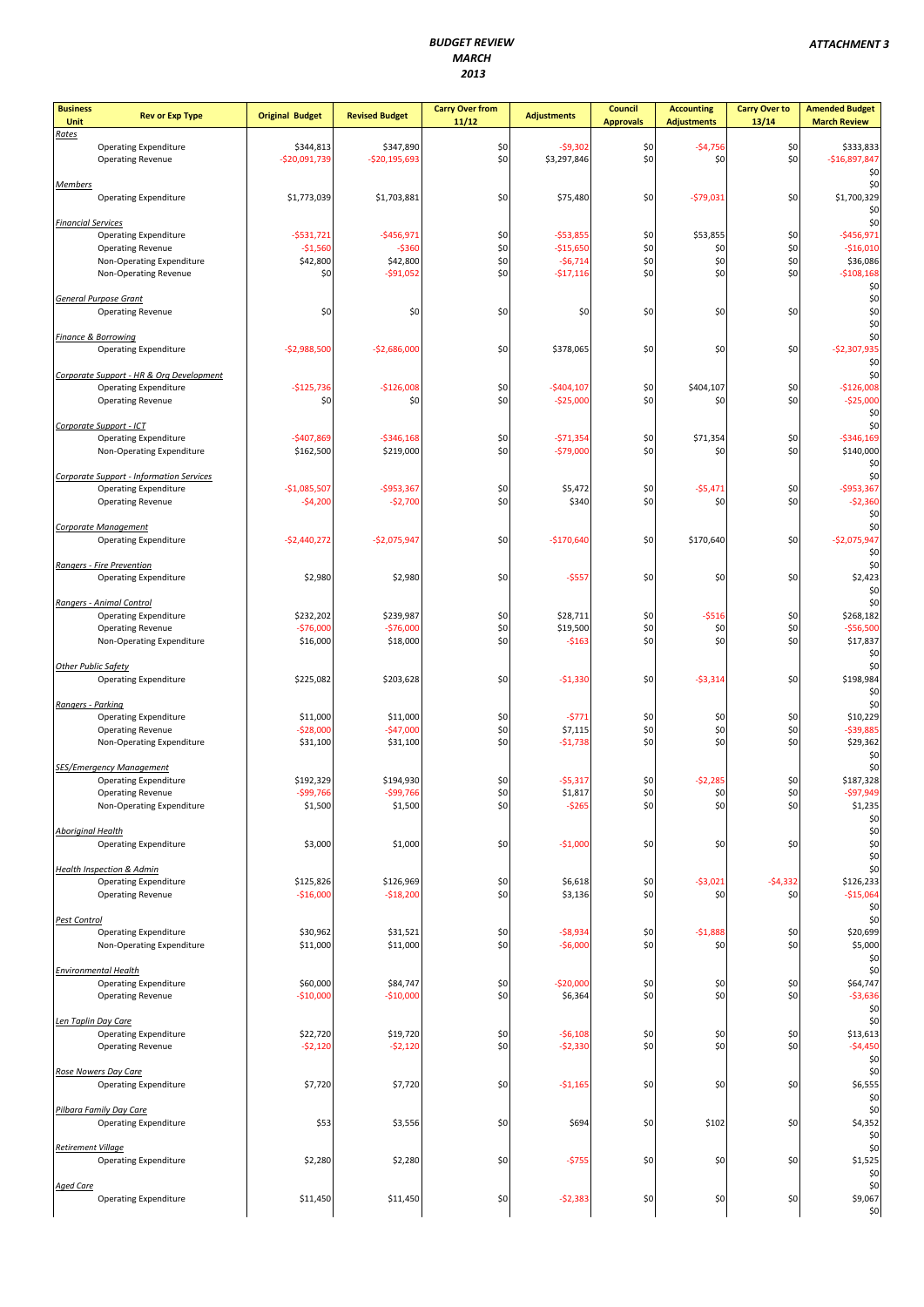| <b>Business</b><br><b>Rev or Exp Type</b><br>Unit                    | <b>Original Budget</b>        | <b>Revised Budget</b>         | <b>Carry Over from</b><br>11/12 | <b>Adjustments</b>            | <b>Council</b><br><b>Approvals</b> | <b>Accounting</b><br><b>Adjustments</b> | <b>Carry Over to</b><br>13/14 | <b>Amended Budget</b><br><b>March Review</b> |
|----------------------------------------------------------------------|-------------------------------|-------------------------------|---------------------------------|-------------------------------|------------------------------------|-----------------------------------------|-------------------------------|----------------------------------------------|
| Other Welfare                                                        |                               |                               |                                 |                               |                                    |                                         |                               | \$0<br>\$8,843                               |
| <b>Operating Expenditure</b>                                         | \$10,480                      | \$10,480                      | \$0                             | $-$1,637$                     | \$0                                | \$0                                     | \$0                           | \$0                                          |
| <b>Community Services and Development</b>                            | \$990,540                     | \$1,455,382                   |                                 | $-$376,827$                   | \$0                                | $-578,663$                              | \$0                           | \$0<br>\$999,891                             |
| <b>Operating Expenditure</b><br><b>Operating Revenue</b>             | \$0                           | $-$10,000$                    | \$0<br>\$0                      | $-$1,000$                     | \$0                                | \$0                                     | \$0                           | $-511,000$                                   |
| Non-Operating Revenue                                                | $-$517,000$                   | -\$960,786                    | \$0                             | \$428,395                     | \$0                                | \$0                                     | \$0                           | $-5532,391$                                  |
| <b>GP Housing</b>                                                    |                               |                               |                                 |                               |                                    |                                         |                               | \$0<br>\$0                                   |
| <b>Operating Expenditure</b>                                         | \$230,949                     | \$156,831                     | \$0                             | $-$524$                       | \$0                                | \$239                                   | \$0                           | \$156,546                                    |
| <b>Operating Revenue</b>                                             | $-$834,000$                   | $-$ \$844,000                 | \$0<br>\$0                      | \$800,255                     | \$0<br>\$0                         | \$0<br>\$0                              | \$0<br>\$0                    | $-$43,745$                                   |
| Non-Operating Expenditure                                            | \$1,582,809                   | \$827,891                     |                                 | $-$111,549$                   |                                    |                                         |                               | \$716,343<br>\$0                             |
| <b>Staff Housing</b>                                                 |                               |                               |                                 |                               |                                    |                                         |                               | \$0                                          |
| <b>Operating Expenditure</b><br><b>Operating Revenue</b>             | \$3,670,474<br>$-5384,455$    | \$3,244,795<br>$-5385,685$    | \$0<br>\$0                      | $-$648,589$<br>\$130,351      | \$0<br>\$0                         | $-$137,672$<br>\$0                      | \$0<br>\$0                    | \$2,458,534<br>$-$255,335$                   |
| Non-Operating Expenditure                                            | \$1,797,449                   | \$1,682,874                   | \$0                             | $-$96,246$                    | \$0                                | \$0                                     | $-$1,095,000$                 | \$491,628                                    |
| Non-Operating Revenue                                                | $-$1,095,000$                 | $-$1,095,000$                 | \$0                             | \$0                           | \$0                                | \$0                                     | \$1,095,000                   | \$0                                          |
| <b>Waste Management</b>                                              |                               |                               |                                 |                               |                                    |                                         |                               | \$0<br>\$0                                   |
| <b>Operating Expenditure</b>                                         | \$230,000                     | \$230,000                     | \$0                             | \$273,504                     | \$0                                | \$0                                     | \$0                           | \$503,504                                    |
| Non-Operating Expenditure                                            | \$108,409                     | \$42,200                      | \$0                             | $-$13,406$                    | \$0                                | \$0                                     | \$0                           | \$28,794<br>\$0                              |
| <b>Waste Collection Classic</b>                                      |                               |                               |                                 |                               |                                    |                                         |                               | \$0                                          |
| <b>Operating Expenditure</b>                                         | \$446,165                     | \$415,205                     | \$0                             | \$69,225                      | \$0                                | \$10,100                                | \$0                           | \$494,530                                    |
| <b>Operating Revenue</b><br>Non-Operating Expenditure                | $-$1,400,000$<br>\$430,000    | $-$1,420,000$<br>\$430,000    | \$0<br>\$0                      | $-$20,000$<br>$-521,733$      | \$0<br>\$0                         | \$0<br>\$0                              | \$0<br>\$0                    | $-$1,440,000$<br>\$408,267                   |
| Non-Operating Revenue                                                | $-5727,187$                   | $-$527,056$                   | \$0                             | -\$335,887                    | \$0                                | \$0                                     | \$0                           | $-$ \$862,943                                |
|                                                                      |                               |                               |                                 |                               |                                    |                                         |                               | \$0                                          |
| <b>Waste Collection Premium</b><br><b>Operating Expenditure</b>      | \$358,206                     | \$362,246                     | \$0                             | \$83,788                      | \$0                                | \$10,100                                | \$0                           | \$0<br>\$456,134                             |
| <b>Operating Revenue</b>                                             | $-$343,000$                   | $-$445,000$                   | \$0                             | $-$55,741$                    | \$0                                | \$0                                     | \$0                           | $-$500,741$                                  |
| <b>Landfill Business Unit</b>                                        |                               |                               |                                 |                               |                                    |                                         |                               | \$0<br>\$0                                   |
| <b>Operating Expenditure</b>                                         | \$1,379,662                   | \$1,937,334                   | \$0                             | \$633,840                     | \$0                                | \$20,321                                | $-$450,000$                   | \$2,141,496                                  |
| <b>Operating Revenue</b>                                             | $-$4,593,800$                 | $-$5,938,448$                 | \$0                             | $-$1,224,043$                 | \$0                                | \$0                                     | \$289,800                     | $-56,872,691$                                |
| Non-Operating Expenditure<br>Non-Operating Revenue                   | \$3,492,479<br>$-$180,000$    | \$7,447,518<br>$-$3,416,002$  | \$0<br>\$0                      | \$446,708<br>\$123,222        | \$0<br>\$0                         | \$0<br>\$0                              | \$160,200<br>\$0              | \$8,054,426<br>$-53,292,780$                 |
|                                                                      |                               |                               |                                 |                               |                                    |                                         |                               | \$0                                          |
| <b>Sanitation Other</b>                                              |                               |                               |                                 |                               |                                    |                                         |                               | \$0                                          |
| <b>Operating Expenditure</b><br>Non-Operating Revenue                | \$119,195<br>$-$ \$809,191    | \$128,433<br>$-$ \$818,429    | \$0<br>\$0                      | \$0<br>\$4,729                | \$0<br>\$0                         | $-54,730$<br>\$0                        | \$0<br>\$0                    | \$123,704<br>$-$813,700$                     |
|                                                                      |                               |                               |                                 |                               |                                    |                                         |                               | \$0                                          |
| Town Planning & Regional Development<br><b>Operating Expenditure</b> | \$2,388,097                   | \$2,388,568                   | \$0                             | $-$164,084$                   | \$0                                | $-588,200$                              | \$0                           | \$0<br>\$2,136,284                           |
| <b>Operating Revenue</b>                                             | $-$1,283,500$                 | $-$1,678,500$                 | \$0                             | $-$373,500$                   | \$0                                | \$0                                     | \$0                           | $-52,052,000$                                |
| Non-Operating Expenditure                                            | \$1,500                       | \$1,500                       | \$0                             | $-$1,500$                     | \$0                                | \$0                                     | \$0                           | \$0                                          |
| <b>Port Hedland Cemetery</b>                                         |                               |                               |                                 |                               |                                    |                                         |                               | \$0<br>\$0                                   |
| Non-Operating Expenditure                                            | \$1,602,123                   | \$1,286,907                   | \$0                             | \$20,000                      | \$0                                | \$0                                     | $-570,000$                    | \$1,236,907                                  |
| Non-Operating Revenue                                                | $-5632,123$                   | $-$725,561$                   | \$0                             | $-$20,000$                    | \$0                                | \$0                                     | \$0                           | $-5745,561$<br>\$0                           |
| South Hedland Cemetery                                               |                               |                               |                                 |                               |                                    |                                         |                               | \$0                                          |
| <b>Operating Expenditure</b>                                         | \$30,425                      | \$31,168                      | \$0                             | \$13,032                      | \$0                                | \$1,925                                 | \$0                           | \$46,125                                     |
| <b>Public Conveniences</b>                                           |                               |                               |                                 |                               |                                    |                                         |                               | \$0<br>\$0                                   |
| <b>Operating Expenditure</b>                                         | \$34,222                      | \$36,403                      | \$0                             | $-5987$                       | \$0                                | $-51,294$                               | \$0                           | \$34,122                                     |
| <b>Other Community Amenities</b>                                     |                               |                               |                                 |                               |                                    |                                         |                               | \$0<br>\$0                                   |
| <b>Operating Expenditure</b>                                         | \$549,377                     | \$549,377                     | \$0                             | $-5544,905$                   | \$0                                | \$0                                     | \$0                           | \$4,472                                      |
| <b>Operating Revenue</b>                                             | $-55,178,331$                 | $-55,178,331$                 | \$0                             | $-$6,053,462$                 | \$0                                | \$0                                     | \$0                           | $-$11,231,793$                               |
| Non-Operating Expenditure<br>Non-Operating Revenue                   | \$13,273,788<br>-\$20,145,641 | \$13,273,788<br>-\$20,145,641 | \$0<br>\$0                      | -\$13,251,508<br>\$19,491,530 | \$0<br>\$0                         | \$0<br>\$0                              | \$0<br>\$0                    | \$22,280<br>$-5654,111$                      |
|                                                                      |                               |                               |                                 |                               |                                    |                                         |                               | \$0                                          |
| <b>Community &amp; Event Services</b>                                |                               |                               |                                 |                               |                                    |                                         | $-$540,357$                   | \$0                                          |
| <b>Operating Expenditure</b><br><b>Operating Revenue</b>             | \$2,475,524<br>$-$636,500$    | \$2,527,989<br>$-$679,920$    | \$0<br>\$0                      | $-5388,599$<br>\$63,685       | \$0<br>\$0                         | $-$184,672$<br>\$0                      | \$80,000                      | \$1,414,361<br>$-$536,235$                   |
|                                                                      |                               |                               |                                 |                               |                                    |                                         |                               | \$0                                          |
| Courthouse/Community Arts<br><b>Operating Expenditure</b>            | \$127,239                     | \$133,536                     | \$0                             | $-$12,459$                    | \$0                                | $-$5,458$                               | \$0                           | \$0<br>\$115,619                             |
| <b>Operating Revenue</b>                                             | $-531,000$                    | $-531,000$                    | \$0                             | \$4,910                       | \$0                                | \$0                                     | \$0                           | $-$26,090$                                   |
| Non-Operating Expenditure                                            | \$185,000                     | \$185,000                     | \$0                             | \$0                           | \$0                                | \$0                                     | $-$175,000$                   | \$10,000                                     |
| Non-Operating Revenue                                                | $-$185,000$                   | $-$185,000$                   | \$0                             | \$0                           | \$0                                | \$0                                     | \$175,000                     | $-$10,000$<br>\$0                            |
| Port Hedland Civic Centre                                            |                               |                               |                                 |                               |                                    |                                         |                               | \$0                                          |
| <b>Operating Expenditure</b><br><b>Operating Revenue</b>             | \$204,187<br>$-$15,000$       | \$193,519<br>$-$10,000$       | \$0<br>\$0                      | \$4,207<br>$-$3,507$          | \$0<br>\$0                         | $-53,070$<br>\$0                        | \$0<br>\$0                    | \$194,656<br>$-$13,507$                      |
| Non-Operating Expenditure                                            | \$5,448,000                   | \$5,437,489                   | \$0                             | $-55,287,489$                 | \$0                                | \$0                                     | \$0                           | \$150,000                                    |
| Non-Operating Revenue                                                | $-$5,000,000$                 | $-$5,000,000$                 | \$0                             | \$5,000,000                   | \$0                                | \$0                                     | \$0                           | $-50$                                        |
| JD Hardie Centre                                                     |                               |                               |                                 |                               |                                    |                                         |                               | \$0<br>\$0                                   |
| <b>Operating Expenditure</b>                                         | \$827,166                     | \$837,339                     | \$0                             | \$65,163                      | \$0                                | \$1,818                                 | \$0                           | \$904,320                                    |
| <b>Operating Revenue</b><br>Non-Operating Expenditure                | $-$ \$372,285<br>\$44,048     | $-$326,658$<br>\$1,339,901    | \$0<br>\$0                      | \$129,180<br>\$15,704         | \$0<br>\$0                         | \$0<br>\$0                              | \$0<br>$-$1,060,357$          | $-$197,478$<br>\$295,248                     |
| Non-Operating Revenue                                                | -\$990,000                    | $-$1,275,839$                 | \$0                             | $-$6,300$                     | \$0                                | \$0                                     | \$1,060,357                   | $-5221,782$                                  |
|                                                                      |                               |                               |                                 |                               |                                    |                                         |                               | \$0                                          |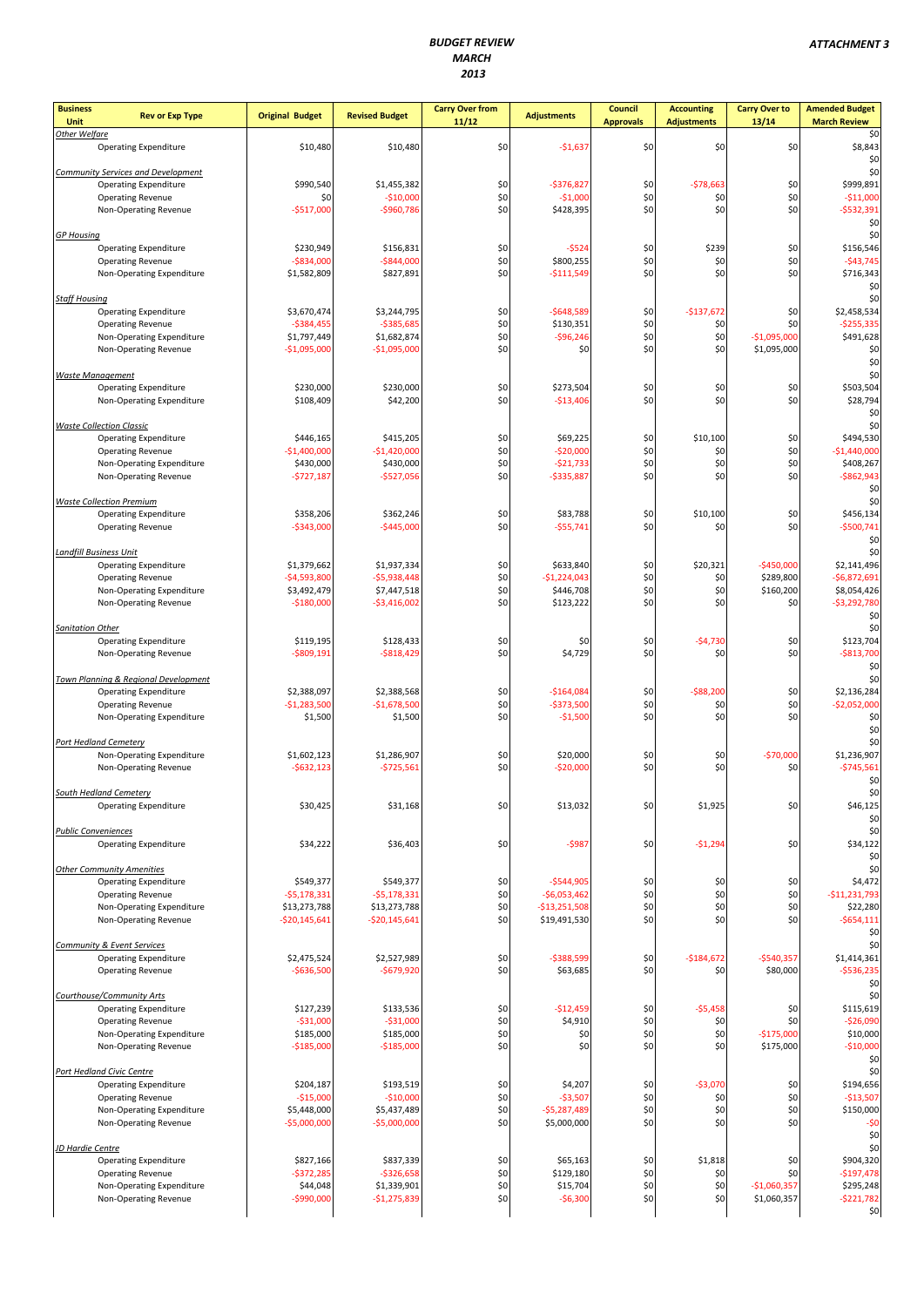| <b>Business</b><br><b>Rev or Exp Type</b><br>Unit                               | <b>Original Budget</b>       | <b>Revised Budget</b>        | <b>Carry Over from</b><br>11/12 | <b>Adjustments</b>         | <b>Council</b><br><b>Approvals</b> | <b>Accounting</b><br><b>Adjustments</b> | <b>Carry Over to</b><br>13/14 | <b>Amended Budget</b><br><b>March Review</b> |
|---------------------------------------------------------------------------------|------------------------------|------------------------------|---------------------------------|----------------------------|------------------------------------|-----------------------------------------|-------------------------------|----------------------------------------------|
| <b>Swimming Areas/Beaches</b>                                                   |                              |                              |                                 |                            |                                    |                                         |                               | \$0                                          |
| <b>Operating Expenditure</b><br><b>Operating Revenue</b>                        | \$1,269,012<br>$-$350,207$   | \$1,053,819<br>$-5350,207$   | \$0<br>\$0                      | $-54,802$<br>\$188,524     | \$58,362<br>\$0                    | $-$12,345$<br>\$0                       | $-$85,356$<br>\$0             | \$1,009,679<br>$-$161,683$                   |
| Non-Operating Expenditure                                                       | \$5,787,745                  | \$5,238,976                  | \$0                             | $-$66$                     | \$0                                | \$0                                     | $-$800,000$                   | \$4,438,910                                  |
|                                                                                 |                              |                              |                                 |                            |                                    |                                         |                               | \$0                                          |
| <b>Recreation Administration</b><br><b>Operating Expenditure</b>                | \$1,843,265                  | \$2,318,138                  | \$0                             | $-5181,105$                | $-$203,925$                        | \$24,521                                | $-$115,000$                   | \$0<br>\$1,842,629                           |
| <b>Operating Revenue</b>                                                        | $-$192,420$                  | $-$2,764,020$                | \$0                             | \$2,543,069                | \$0                                | \$0                                     | \$0                           | $-5220,951$                                  |
| Non-Operating Expenditure                                                       | \$0                          | \$3,309,354                  | \$0                             | $-5362,472$                | \$0                                | \$0                                     | \$0                           | \$2,946,882                                  |
| Non-Operating Revenue                                                           | $-51,080,000$                | $-$870,358$                  | \$0                             | $-52,300,000$              | \$0                                | \$0                                     | \$0                           | $-53,170,358$                                |
| <b>Youth Services</b>                                                           |                              |                              |                                 |                            |                                    |                                         |                               | \$0<br>\$0                                   |
| <b>Operating Expenditure</b>                                                    | \$72,098                     | \$60,163                     | \$0                             | $-$11,595$                 | \$0                                | $-52,748$                               | \$0                           | \$45,820                                     |
| <b>Operating Revenue</b>                                                        | $-$6,000$                    | $-$6,000$                    | \$0                             | \$1,752                    | \$0                                | \$0                                     | \$0                           | $-54,248$                                    |
|                                                                                 |                              |                              |                                 |                            |                                    |                                         |                               | \$0<br>\$0                                   |
| <b>Port Hedland Sports Grounds - Recreation</b><br><b>Operating Expenditure</b> | \$159,050                    | \$163,040                    | \$0                             | \$391,269                  | \$0                                | \$68,105                                | \$0                           | \$622,414                                    |
| <b>Operating Revenue</b>                                                        | $-$25,000$                   | $-531,000$                   | \$0                             | $-$2,000$                  | \$0                                | \$0                                     | \$0                           | $-$33,000$                                   |
| Non-Operating Expenditure                                                       | \$410,000                    | \$408,685                    | \$0                             | $-$159,229$                | \$0                                | \$0                                     | $-$180,000$                   | \$69,456                                     |
| Non-Operating Revenue                                                           | $-$250,000$                  | $-5248,630$                  | \$0                             | \$0                        | \$0                                | \$0                                     | \$180,000                     | $-$68,630$<br>\$0                            |
| South Hedland Sports Grounds - Recreation                                       |                              |                              |                                 |                            |                                    |                                         |                               | \$0                                          |
| <b>Operating Expenditure</b>                                                    | \$1,284,030                  | \$1,409,679                  | \$0                             | $-5489,800$                | \$0                                | $-$107,110$                             | \$0                           | \$812,768                                    |
| <b>Operating Revenue</b>                                                        | $-594,215$                   | $-53,089,215$                | \$0                             | \$20,215                   | \$0                                | \$0                                     | \$2,162,458                   | $-5906,542$                                  |
| Non-Operating Expenditure<br>Non-Operating Revenue                              | \$927,418<br>$-5927,418$     | \$2,463,534<br>$-5927,418$   | \$0<br>\$0                      | $-$267,418$<br>\$7,418     | \$0<br>\$0                         | \$0<br>\$0                              | $-$1,830,102$<br>\$767,102    | \$366,015<br>$-$152,898$                     |
|                                                                                 |                              |                              |                                 |                            |                                    |                                         |                               | \$0                                          |
| Port & South Sports Grounds - P&G                                               |                              |                              |                                 |                            |                                    |                                         |                               | \$0                                          |
| <b>Operating Expenditure</b>                                                    | \$2,702,552                  | \$3,874,600                  | \$0                             | $-$145,769$                | \$0                                | $-$50,155$                              | \$0                           | \$3,678,676                                  |
| <b>Operating Revenue</b>                                                        | $-$1,500,000$                | $-51,536,000$<br>\$3,023,547 | \$0<br>\$0                      | $-$27,000$<br>\$410,862    | \$0<br>\$0                         | \$0<br>\$0                              | \$1,500,000<br>$-$3,100,000$  | $- $63,000$<br>\$334,409                     |
| Non-Operating Expenditure<br>Non-Operating Revenue                              | \$1,587,870<br>$-$1,400,000$ | $-52,101,221$                | \$0                             | \$500,000                  | \$0                                | \$0                                     | \$900,000                     | $-5701,221$                                  |
|                                                                                 |                              |                              |                                 |                            |                                    |                                         |                               | \$0                                          |
| Port Hedland Library                                                            |                              |                              |                                 |                            |                                    |                                         |                               | \$0                                          |
| <b>Operating Expenditure</b><br><b>Operating Revenue</b>                        | \$102,072<br>$-$1,550$       | \$105,031<br>$-51,280$       | \$0<br>\$0                      | $-$586$<br>\$250           | \$0<br>\$0                         | $-$1,620$<br>\$0                        | \$0<br>\$0                    | \$102,825<br>$-51,030$                       |
| Non-Operating Expenditure                                                       | \$15,000                     | \$45,000                     | \$0                             | $-$12,000$                 | \$0                                | \$0                                     | \$0                           | \$33,000                                     |
|                                                                                 |                              |                              |                                 |                            |                                    |                                         |                               | \$0                                          |
| South Hedland Library                                                           |                              |                              |                                 |                            |                                    |                                         |                               | \$0                                          |
| <b>Operating Expenditure</b><br><b>Operating Revenue</b>                        | \$366,254<br>$-$44,530$      | \$306,580<br>$-540,830$      | \$0<br>\$0                      | $-544,895$<br>$-512,992$   | \$0<br>\$0                         | $-$12,615$<br>\$0                       | \$0<br>\$0                    | \$249,071<br>$-$53,822$                      |
| Non-Operating Expenditure                                                       | \$541,078                    | \$611,165                    | \$0                             | $-$ \$388,525              | \$0                                | \$0                                     | \$0                           | \$222,641                                    |
| Non-Operating Revenue                                                           | $-$380,478$                  | $-$ \$610,565                | \$0                             | \$388,415                  | \$0                                | \$0                                     | \$0                           | $-$ \$222,150                                |
|                                                                                 |                              |                              |                                 |                            |                                    |                                         |                               | \$0                                          |
| Matt Dann Cultural Centre<br><b>Operating Expenditure</b>                       | \$322,613                    | \$344,961                    | \$0                             | $-$12,369$                 | \$0                                | $-$10,981$                              | \$0                           | \$0<br>\$321,612                             |
| <b>Operating Revenue</b>                                                        | -\$260,000                   | -\$260,000                   | \$0                             | \$75,000                   | \$0                                | \$0                                     | \$0                           | $-$185,000$                                  |
|                                                                                 |                              |                              |                                 |                            |                                    |                                         |                               | \$0                                          |
| Television/Radio Broadcasting                                                   |                              |                              |                                 |                            |                                    |                                         |                               | \$0                                          |
| <b>Operating Expenditure</b>                                                    | \$0                          | \$0                          | \$0                             | \$0                        | \$0                                | \$0                                     | \$0                           | \$0<br>\$0                                   |
| Infrastructure Construction                                                     |                              |                              |                                 |                            |                                    |                                         |                               | \$0                                          |
| <b>Operating Expenditure</b>                                                    | \$21,250                     | \$21,250                     | \$0                             | $-$21,250$                 | \$0                                | \$0                                     | \$0                           | -\$0                                         |
| <b>Operating Revenue</b>                                                        | $-$965,848$                  | $-$1,200,189$                | \$0<br>\$0                      | \$418,634<br>$-$ \$226,793 | \$0<br>\$0                         | \$0<br>\$0                              | \$0<br>$-$21,975,000$         | $-5781,555$                                  |
| Non-Operating Expenditure<br>Non-Operating Revenue                              | \$23,582,583<br>\$1          | \$24,780,981<br>\$0          | \$0                             | $-55,591$                  | \$0                                | \$0                                     | \$0                           | \$2,579,188<br>$-55,591$                     |
|                                                                                 |                              |                              |                                 |                            |                                    |                                         |                               |                                              |
| <b>Engineering Management</b>                                                   |                              |                              |                                 |                            |                                    |                                         |                               |                                              |
| <b>Operating Expenditure</b>                                                    | \$821,274<br>\$5,000         | \$831,684<br>\$5,000         | \$0<br>\$0                      | \$176,250<br>\$591         | \$0<br>\$0                         | \$26,180<br>\$0                         | \$0<br>\$0                    | \$1,034,114<br>\$5,591                       |
| Non-Operating Expenditure                                                       |                              |                              |                                 |                            |                                    |                                         |                               | \$0                                          |
| <b>Infrastructure Mtce Technical Service</b>                                    |                              |                              |                                 |                            |                                    |                                         |                               | \$0                                          |
| <b>Operating Expenditure</b>                                                    | \$504,254                    | \$574,530                    | \$0                             | \$116,977                  | \$0                                | \$4,683                                 | \$0                           | \$696,190                                    |
| <b>Operating Revenue</b>                                                        | $-$14,040$                   | $-$14,040$                   | \$0                             | $-$960$                    | \$0                                | \$0                                     | \$0                           | $-$15,000$                                   |
| <b>Infrastructure Mtce Engineering</b>                                          |                              |                              |                                 |                            |                                    |                                         |                               |                                              |
| <b>Operating Expenditure</b>                                                    | \$1,453,089                  | \$1,474,725                  | \$0                             | \$178,675                  | \$0                                | \$20,120                                | \$0                           | \$1,673,520                                  |
|                                                                                 |                              |                              |                                 |                            |                                    |                                         |                               |                                              |
| Infrastructure Mtce Road Verge                                                  |                              |                              |                                 |                            |                                    |                                         |                               |                                              |
| <b>Operating Expenditure</b>                                                    | \$369,099                    | \$374,454                    | \$0                             | \$43,000                   | \$0                                | \$4,970                                 | \$0                           | \$422,425                                    |
| <b>Plant Purchases</b>                                                          |                              |                              |                                 |                            |                                    |                                         |                               |                                              |
| Non-Operating Expenditure                                                       | \$1,894,630                  | \$1,970,630                  | \$0                             | \$58,930                   | \$0                                | \$0                                     | \$0                           | \$2,029,561                                  |
| Non-Operating Revenue                                                           | $-$384,000$                  | $-$390,000$                  | \$0                             | \$120,000                  | \$0                                | \$0                                     | \$0                           | $-$270,000$                                  |
|                                                                                 |                              |                              |                                 |                            |                                    |                                         |                               |                                              |
| <b>Airport - Administration</b><br><b>Operating Expenditure</b>                 | \$3,506,516                  | \$3,341,786                  | \$0                             | $-581,521$                 | \$0                                | $-$38,404$                              | $-$76,657$                    | \$3,145,204                                  |
| <b>Operating Revenue</b>                                                        | $-$14,137,655$               | $-$14,690,973$               | \$0                             | $-5703,265$                | \$0                                | \$0                                     | \$0                           | $-$15,394,238$                               |
| Non-Operating Expenditure                                                       | \$26,654,125                 | \$27,789,195                 | \$0                             | \$1,070,903                | \$0                                | \$0                                     | $-$15,585,324$                | \$13,274,774                                 |
| Non-Operating Revenue                                                           | $-$26,090,481$               | $-$57,441,902$               | \$0                             | $-5211,714$                | \$0                                | \$0                                     | \$15,661,981                  | $-$41,991,635$                               |
| <b>Airport Maintenance</b>                                                      |                              |                              |                                 |                            |                                    |                                         |                               |                                              |
| <b>Operating Expenditure</b>                                                    | \$256,000                    | \$291,000                    | \$0                             | -\$61,000                  | \$0                                | \$0                                     | \$0                           | \$230,000                                    |
|                                                                                 |                              |                              |                                 |                            |                                    |                                         |                               |                                              |
| <b>Airport Plant Operating</b>                                                  |                              |                              |                                 |                            |                                    |                                         |                               |                                              |
| <b>Operating Expenditure</b>                                                    | \$30,000                     | \$30,000                     | \$0                             | \$25,000                   | \$0                                | \$0                                     | \$0                           | \$55,000                                     |